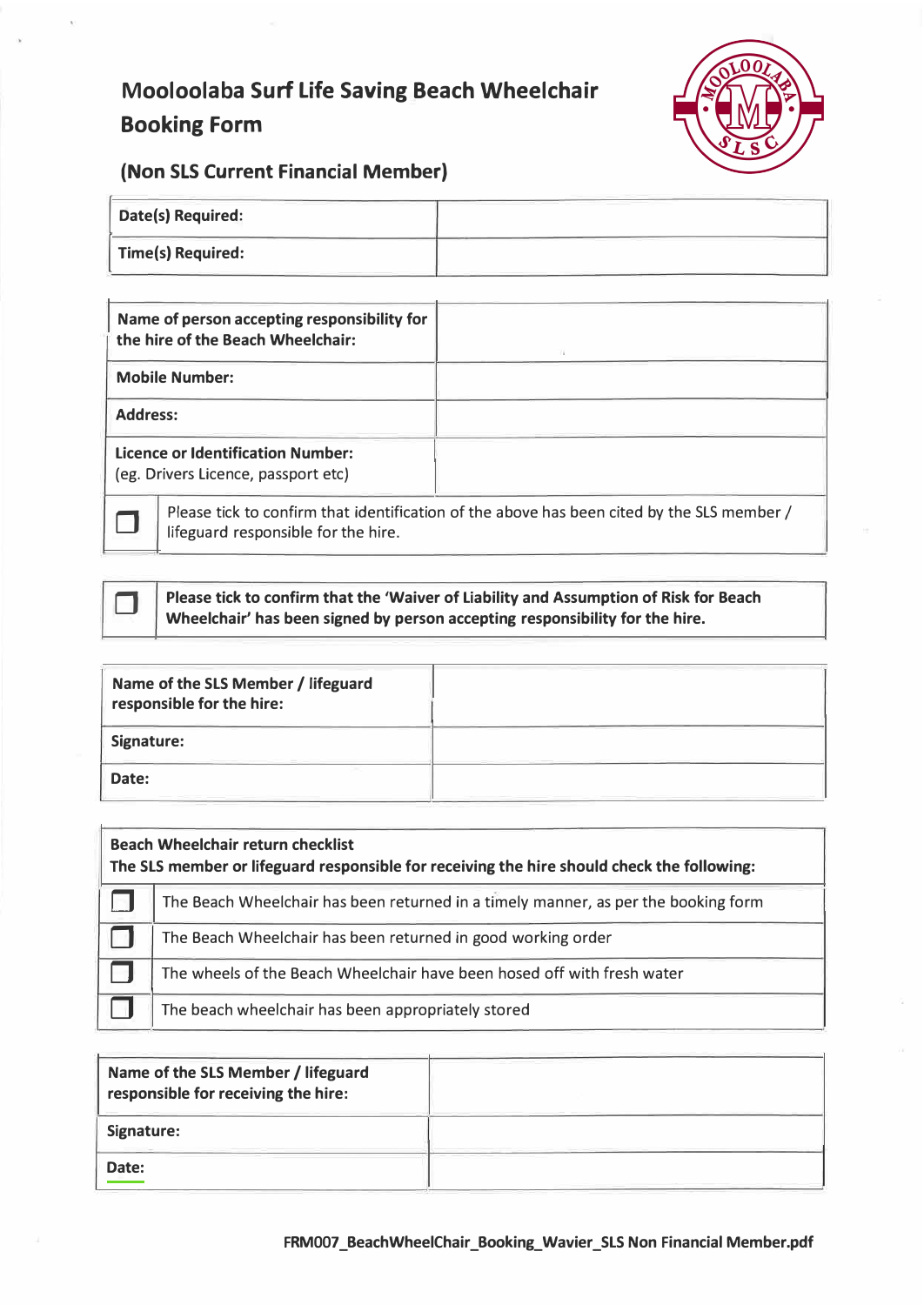| <b>TIME</b><br><b>TIMES REQUIRED</b><br><b>NAME OF PERSON ACCEPTING BAWC:</b><br><b>PHONE:</b><br><b>MOBILE:</b><br>Record details of Driver's Licence here: (including current address)<br>Date:<br><b>SLSA AUTHORISED PERSON SIGNATURE:</b>                                                                                                                                                                                                                                                | $\sqrt{ }$<br>$\prime$ |
|----------------------------------------------------------------------------------------------------------------------------------------------------------------------------------------------------------------------------------------------------------------------------------------------------------------------------------------------------------------------------------------------------------------------------------------------------------------------------------------------|------------------------|
|                                                                                                                                                                                                                                                                                                                                                                                                                                                                                              |                        |
|                                                                                                                                                                                                                                                                                                                                                                                                                                                                                              |                        |
|                                                                                                                                                                                                                                                                                                                                                                                                                                                                                              |                        |
|                                                                                                                                                                                                                                                                                                                                                                                                                                                                                              |                        |
|                                                                                                                                                                                                                                                                                                                                                                                                                                                                                              |                        |
|                                                                                                                                                                                                                                                                                                                                                                                                                                                                                              |                        |
|                                                                                                                                                                                                                                                                                                                                                                                                                                                                                              |                        |
|                                                                                                                                                                                                                                                                                                                                                                                                                                                                                              |                        |
|                                                                                                                                                                                                                                                                                                                                                                                                                                                                                              |                        |
|                                                                                                                                                                                                                                                                                                                                                                                                                                                                                              |                        |
|                                                                                                                                                                                                                                                                                                                                                                                                                                                                                              |                        |
| <b>NAME &amp; ADDRESS OF</b><br><b>ACCOMMODATION HOUSE:</b><br>(if applicable)<br>Conditions for loan of BAWC (tick to confirm you understand and will comply as<br>required)<br>I agree to use the BAWC in accordance with the written instructions provided.<br>I acknowledge Surf Life Saving Australia (SLSA) makes no warranties as to the BAWC<br>and its fitness for purpose.<br>I understand the BAWC should not be taken into water to a depth greater than 15cm, and               |                        |
|                                                                                                                                                                                                                                                                                                                                                                                                                                                                                              |                        |
|                                                                                                                                                                                                                                                                                                                                                                                                                                                                                              |                        |
|                                                                                                                                                                                                                                                                                                                                                                                                                                                                                              |                        |
|                                                                                                                                                                                                                                                                                                                                                                                                                                                                                              |                        |
|                                                                                                                                                                                                                                                                                                                                                                                                                                                                                              |                        |
|                                                                                                                                                                                                                                                                                                                                                                                                                                                                                              |                        |
| understand that if the chair is placed in water greater than that depth, the risk of personal<br>injury to the user of the chair may increase.<br>Before using I agree to check that all lynch pins and washers in the BAWC are in place.<br>After each use I agree to rinse the BAWC in fresh water-<br>I understand the user assumes all risk of injury due to use of the BAWC. SLSA accepts no<br>liability to the extent permitted by law. I indemnify and will keep indemnified SLSA in |                        |
|                                                                                                                                                                                                                                                                                                                                                                                                                                                                                              |                        |
|                                                                                                                                                                                                                                                                                                                                                                                                                                                                                              |                        |
|                                                                                                                                                                                                                                                                                                                                                                                                                                                                                              |                        |
|                                                                                                                                                                                                                                                                                                                                                                                                                                                                                              |                        |
| respect to any claims that may be made by any person arising from use of the BAWC.<br>I will return the BAWC to the location from where it was taken by the due date set out<br>above.                                                                                                                                                                                                                                                                                                       |                        |
|                                                                                                                                                                                                                                                                                                                                                                                                                                                                                              |                        |
| I agree to borrow the BAWC under the conditions listed above.                                                                                                                                                                                                                                                                                                                                                                                                                                |                        |
| Signature of person accepting the beach access wheelchair and agreeing to the above conditions<br>Signature of SLSA authorised person loaning the beach access wheelchair and distributing the above<br>conditions & written instructions                                                                                                                                                                                                                                                    |                        |
|                                                                                                                                                                                                                                                                                                                                                                                                                                                                                              |                        |
|                                                                                                                                                                                                                                                                                                                                                                                                                                                                                              |                        |
|                                                                                                                                                                                                                                                                                                                                                                                                                                                                                              |                        |
|                                                                                                                                                                                                                                                                                                                                                                                                                                                                                              |                        |
|                                                                                                                                                                                                                                                                                                                                                                                                                                                                                              |                        |
|                                                                                                                                                                                                                                                                                                                                                                                                                                                                                              |                        |
|                                                                                                                                                                                                                                                                                                                                                                                                                                                                                              |                        |
|                                                                                                                                                                                                                                                                                                                                                                                                                                                                                              |                        |
|                                                                                                                                                                                                                                                                                                                                                                                                                                                                                              |                        |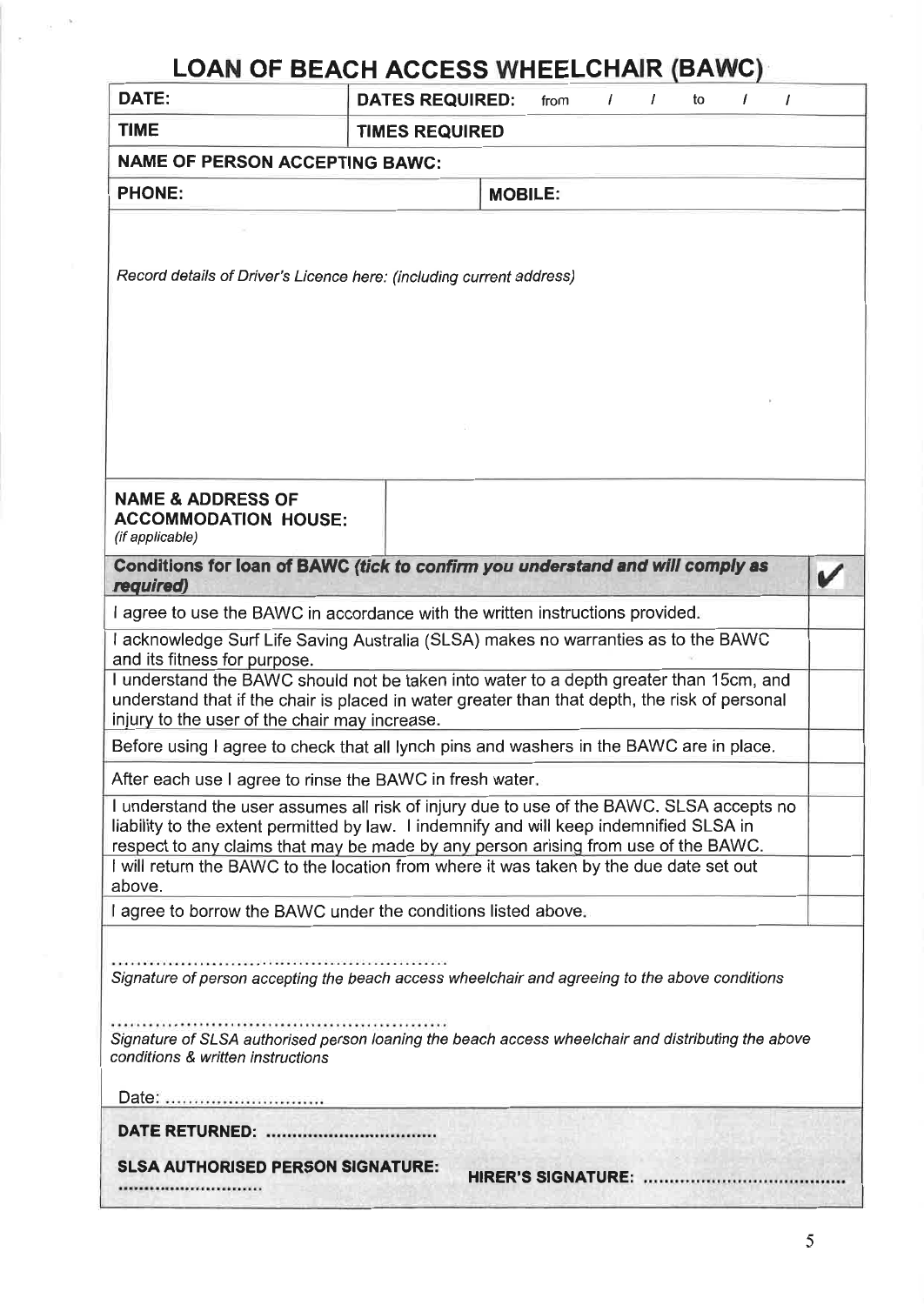## **Waiver of Liability and Assumption of Risk for the use of Beach Wheelchairs**



Surf Life Saving ("SLS") provides this beach wheelchair as a community service and free of charge. Please read this declaration and familiarise yourself with the safe use and care of the chair.

#### **Safety:**

- Although the beach wheelchair is designed for use on beach sand, it is less maneuverable than a regular wheelchair and requires additional pushing effort. Please exercise **caution** when pushing the wheelchair across soft sand or along uneven terrain.
- The user cannot operate the chair alone. It will be necessary for someone to push the chair.
- Depending on the size and weight of the individual using the chair and the type of sand it is used on, it may be necessary for more than one person to assist in pushing the chair.
- The chair is designed to convey individuals across beach sand. It does not float and may become unstable on soft sand. Please do NOT place an occupied chair near rough surf as the possibility of unpredictable wave action could place the chair occupant in danger.
- Sharp objects can puncture the tyres on the chair. Please do NOT use the chair if a tyre becomes deflated or if the chair becomes damaged in any way.
- If possible please hose *off* the wheels after use on the beach. Please ask a lifesaver for assistance with this and to stow the chair after use.
- Please seek further advice from lifesavers regarding beach conditions and use of the chair.

#### **Waiver:**

I have **read** the information above and **understand** that a beach wheelchair possesses characteristics that are different from a conventional wheelchair.

I have **inspected** the chair and find it to be in proper working condition. While in my possession I will take proper measures to care for the chair and will return it in like condition.

I **understand** that improper use of this chair will NOT be covered by insurance and may result in damage to property, injury and in most serious cases death or disability.

By signing this waiver I **understand** the operation of the wheelchair and assume all risks associated with its operation. I **acknowledge** that the beach poses many dangers including prevailing conditions and other forces of nature which are often unpredictable. I **acknowledge** that my use of the wheelchair is at **my own risk** and that it is my responsibility to determine the suitability of use.

I **release and forever discharge** SLS from all Claims that I may have or may have had arising from or in connection with my use of the wheelchair.

I **indemnify and hold harmless and will keep indemnified** SLS to the extent permitted by law in respect of any Claim by any person arising as a result of or in connection with my use of the wheelchair.

In this declaration:

"Surf Life Saving" means Surf Life Saving Australia ("SLSA"), Surf Life Saving QLD, the Surf Life Saving Club providing the wheel chair ("SLSC") and the Surf Life Saving Branch of which the SLSC is a member; and

"Claim" means and includes any action, suit, proceeding, claim, demand, damage, penalty, cost or expense however arising.